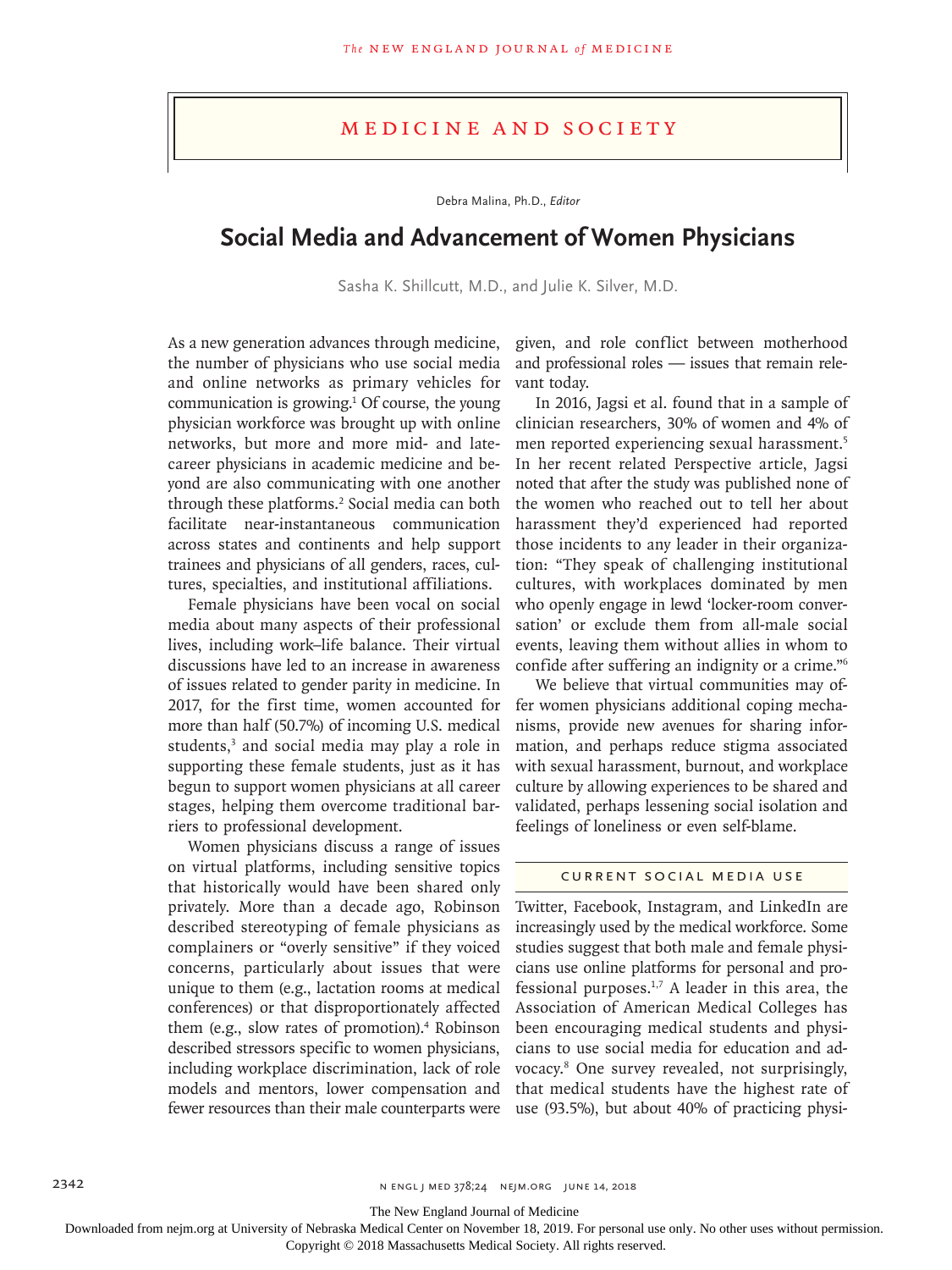cians also use these platforms.7 Logghe et al. have described surgeons' "mass adoption" of Twitter, but more specifically, social media platforms are reportedly valuable for enhancing the mentorship of female surgeons, who may lack female mentors at their own institutions.<sup>9</sup>

In "virtual doctors' lounges," women physicians can have group discussions with their colleagues. People who start groups on Facebook have "administrator" status and can control access to the group and to its conversations — for example, to practicing physicians only — and female Facebook users tend to be both more concerned than male users about privacy and more likely to participate in support groups.<sup>10</sup> Women may therefore be more likely to use a private or closed Facebook group than a public platform such as Twitter to ask questions about sensitive topics such as maternity leave policies, nursing an infant while on call, or where to seek new employment. Physician Moms Group (PMG), a private Facebook group for female medical students, residents, and physicians, has more than 71,000 members. A search for "women physicians" in Facebook groups identified more than 100 other groups, ranging from subspecialty groups to groups with similar interests (e.g., Women Physician Writers) to those focused specifically on women's leadership in medicine. The popularity of such focused online groups for female physicians suggests that communities of women in medicine may be providing coping strategies for overcoming barriers and navigating roadblocks to professional advancement, including gender discrimination. As women physicians build community with like-minded professionals who share similar experiences, it will be important to study the ability of such communities to remove gender barriers in medicine.

Since social media are available 24/7, women can connect at their convenience. These virtual connections often evolve into live friendships, and many groups that have formed online have later convened in person at medical conferences to support members' professional development. Indeed, there are even examples of live conferences dedicated entirely to supporting women in medicine that have evolved from online communities such as those sponsored by the PMG and Females in Emergency Medicine (FemInEM).

Beyond the small group of people who dis-

cuss a particular topic on social media, there is usually a much larger group "listening in." In this case, the listeners may be trainees, who can thereby gain early insights about problems encountered by women in medicine, or they may be leaders or researchers whose work can be informed by the online discussions. Indeed, women physicians have already begun using virtual communities to conduct research on gender parity and to engage colleagues in advocacy for gender equity. Advocacy stemming from virtual interactions has similarly begun to make its mark; for example, a conversation about greater inclusion of female speakers that began with tweets from the 2017 annual meeting of the American Society of Anesthesiology has led to grassroots efforts to make representation at future meetings more equitable.

Platforms such as Twitter are also used for communicating key educational messages about research or other topics. Twitter use by physicians has grown dramatically over the past few years as a means of promoting education and linking physicians with common interests.11-13 On Twitter, women physicians use various mechanisms to find one another and establish loosely affiliated virtual communities. For example, medical students often use the hashtag #GirlMedTwitter, and surgeons use  $#ILookLikeASurgeon<sup>14</sup>; these$ hashtags may be used in conjunction with specialty-related ones (e.g., #diabetes, #PlasticSurgery) or the Twitter handles of formal groups that support women physicians (e.g., @WomenSurgeons, @womenMDinanesth) to find like-minded or similarly situated colleagues with whom to share insights.

#### WOMEN IN ACADEMIC MEDICINE

Women physicians continue to face many barriers in promotion and compensation, speaking opportunities, recognition awards, and more.15-18 Especially in aggregate, disparate treatment such as being hired into lower positions or being given less respect than male colleagues (e.g., being invited to give a lecture but not the plenary address) negatively affect women's careers.19-22 Social media may provide female physicians with opportunities that previous generations lacked to express their opinions, insights, and vision for their specialty. Such platforms may also pro-

The New England Journal of Medicine

Downloaded from nejm.org at University of Nebraska Medical Center on November 18, 2019. For personal use only. No other uses without permission.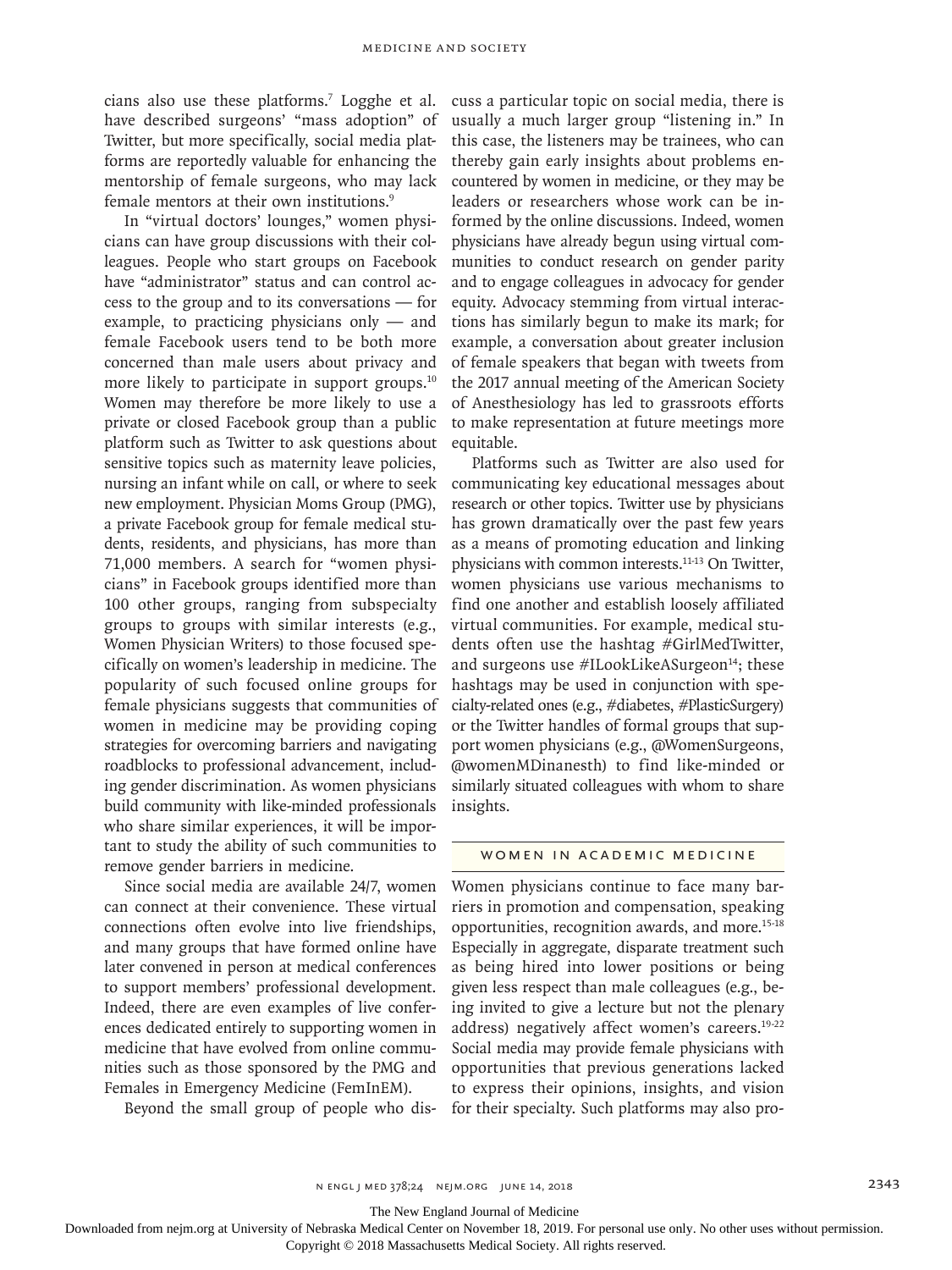vide nontraditional but far-reaching avenues for disseminating their research, which may, in turn, lead to speaking invitations or other traditional career-enhancing opportunities. They may thus begin to level the playing field by offering increasing and evolving opportunities for women to build their professional reputations and disseminate their academic portfolios.

Social media dissemination of research may be of particular benefit to women, since it does not rely on mentorship or conference invitations — areas in which women tend to be disadvantaged.23,24 A recent campaign in Australia, "Catch a Rising Star," designed to inform the scientific community and the public about the work of women scientists, used online platforms to increase visibility for female researchers — and its tweets from 18 women scientists garnered 600,000 impressions in 1 week.25

Women who publish in medical journals now have opportunities to glean insights about the dissemination of their research through alternative metrics, which are growing in importance.<sup>26</sup> Using a journal article's digital object identifier (DOI), such measures track the article's reach online and provide real-time information about its dissemination. A company called Altmetrics calculates an overall "attention score," the proportions of the overall attention gained on individual social media platforms, and numbers of mentions in conventional media and policy reports. Such alternative metrics complement conventional ones such as the H-index and citations, and there may be synergy between the two: interactive multimedia exposure of published manuscripts may lead to more overall citations and boost the impact of a journal article.<sup>27,28</sup> Medical journals are increasingly focusing on alternative metrics and are investing resources in disseminating research by social media (e.g., developing visual abstracts and short videos), and some specialty journals have used their Twitter accounts to highlight the diversity of the specialty's physicians or the work of female specialists.29 Interestingly, in 2016, the Mayo Clinic became one of the first academic medical centers to formally include social media scholarship in promotion criteria,30 classifying it as low-, medium-, or high-impact, and has published a conceptual framework and guidelines for other institutions that seek to follow suit.<sup>31</sup>

### Social Media's Downsides

For women physicians, there is reputational risk involved in publicly supporting gender equity or other diversity and inclusion efforts, and research suggests that female leaders who engage in "diversity-valuing" behavior may receive worse performance ratings, whereas men appear to avoid being penalized (in fact, their reputations may even be enhanced) if they engage in similar behavior.32

For better or for worse, social media also unflinchingly — and permanently — document unprofessional behavior, whether it's public intoxication, use of profanity or discriminatory speech, or posting of confidential patient information.33,34 Obviously, social media platforms do not cause such behavior, but they do provide a forum where many other people can witness it. Some sources advise physicians to be respectful on social media, to avoid swearing and arguing, and to "be nicer online than you are offline."35 Langenfeld et al. have recommended specific curriculum goals for teaching residents about professional behavior online.36

There is also a real risk of obtaining or spreading misinformation on these platforms.<sup>37</sup> Kotsenas et al., however, recently argued that the onus of monitoring and correcting false reports and inaccurate interpretations lies on professionals: "The question is whether medical professionals and health care organizations will allow misinformation and disinformation to prevail or whether they will intervene to provide trustworthy, scientifically valid perspectives."30 Online bullying, cyber stalking, and catfishing (luring someone into a relationship by means of a fictional online persona) may specifically target women physicians.38

#### Conclusion

Physicians of all ages are using social media, and many women are communicating on virtual platforms to connect with each other and with supportive male colleagues. The sheer number of women physicians participating and their robust engagement suggest that they value these online connections. Studies will be needed, however, if we are to determine whether social media will help to advance women in medicine.

The New England Journal of Medicine

Downloaded from nejm.org at University of Nebraska Medical Center on November 18, 2019. For personal use only. No other uses without permission.